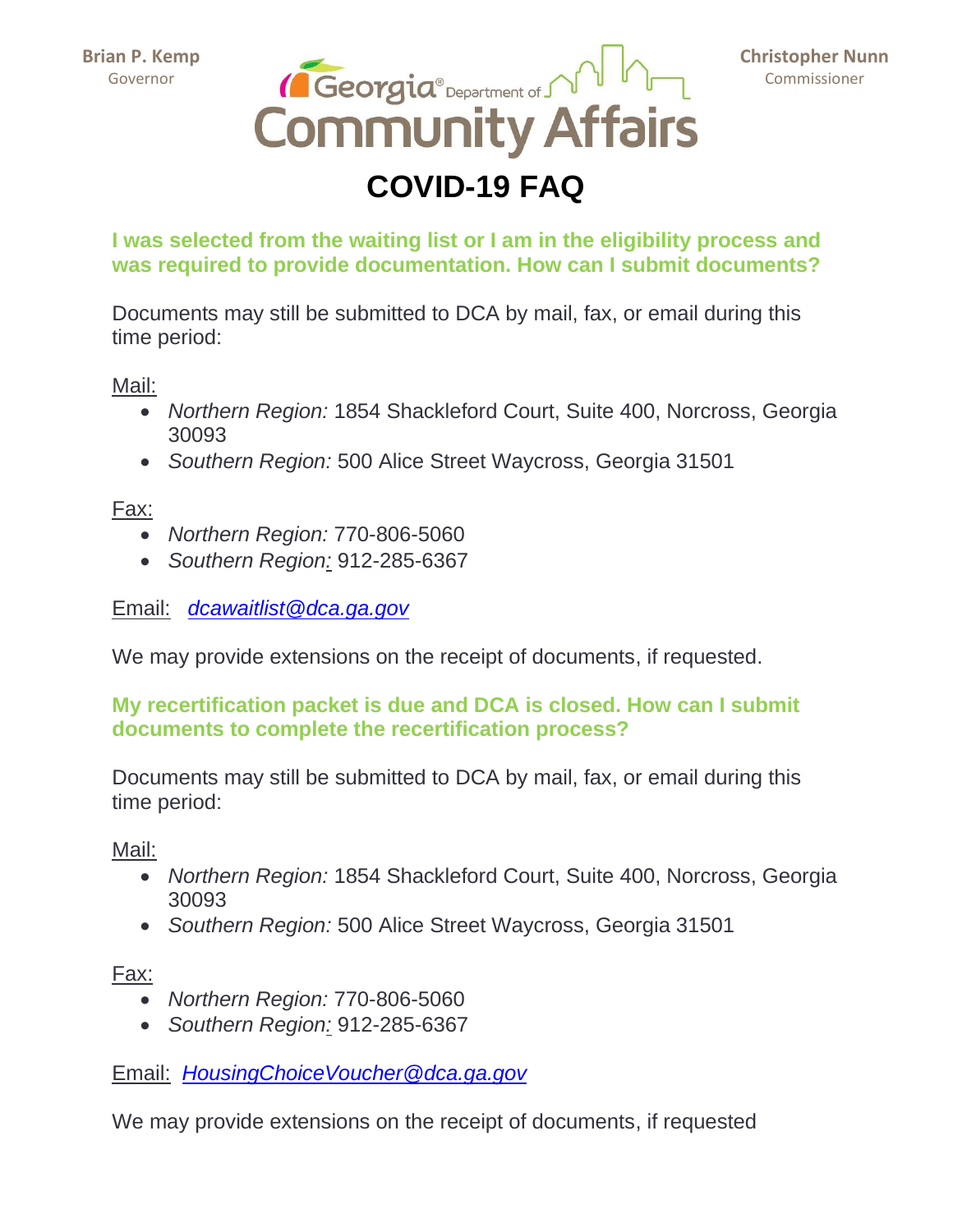## **What do I do if my hours have been cut, or if I lost a job as a result of COVID-19?**

Currently, there have been no directives or guidance from HUD for Public Housing Authorities to deviate from regulations. If your family has experienced a loss or major reduction in income, you must provide verification of that change. Verifications include separation notices, letter from employers and/or pay stubs. Please be aware that you must continue to report income changes, as outlined in the Family Obligation of Responsibilities. If you have further questions or concerns, please contact your assigned Housing Specialist.

## **How can I get a voucher extension?**

Please submit a voucher extension request form. You can request a form from your assigned Housing Specialist or when the office re-opens, you can pick one up from the office. Completion of the form does NOT warrant approval.

## **What happens to my Informal Review/Informal Hearing Appointment?**

All Informal Review/Informal Hearing Appointments that are currently scheduled will be conducted via telephone. The Compliance Officers will contact all relevant parties to provide more information.

## **I received a Proposed Termination Notice, but I cannot request a hearing because the building is closed. What should I do?**

You can request a hearing via mail, email or fax. DCA will review, on a caseby-case basis, all requests for hearings, for proposed terminations, which were issued in March, even if the 10 business days' time period has passed.

Mail:

- *Northern Region:* 1854 Shackleford Court, Suite 400, Norcross, Georgia 30093
- *Southern Region:* 500 Alice Street Waycross, Georgia 31501

Fax:

- *Northern Region:* 770-806-5060
- *Southern Region:* 912-285-6367

Email: *[HousingChoiceVoucher@dca.ga.gov](mailto:HousingChoiceVoucher@dca.ga.gov)*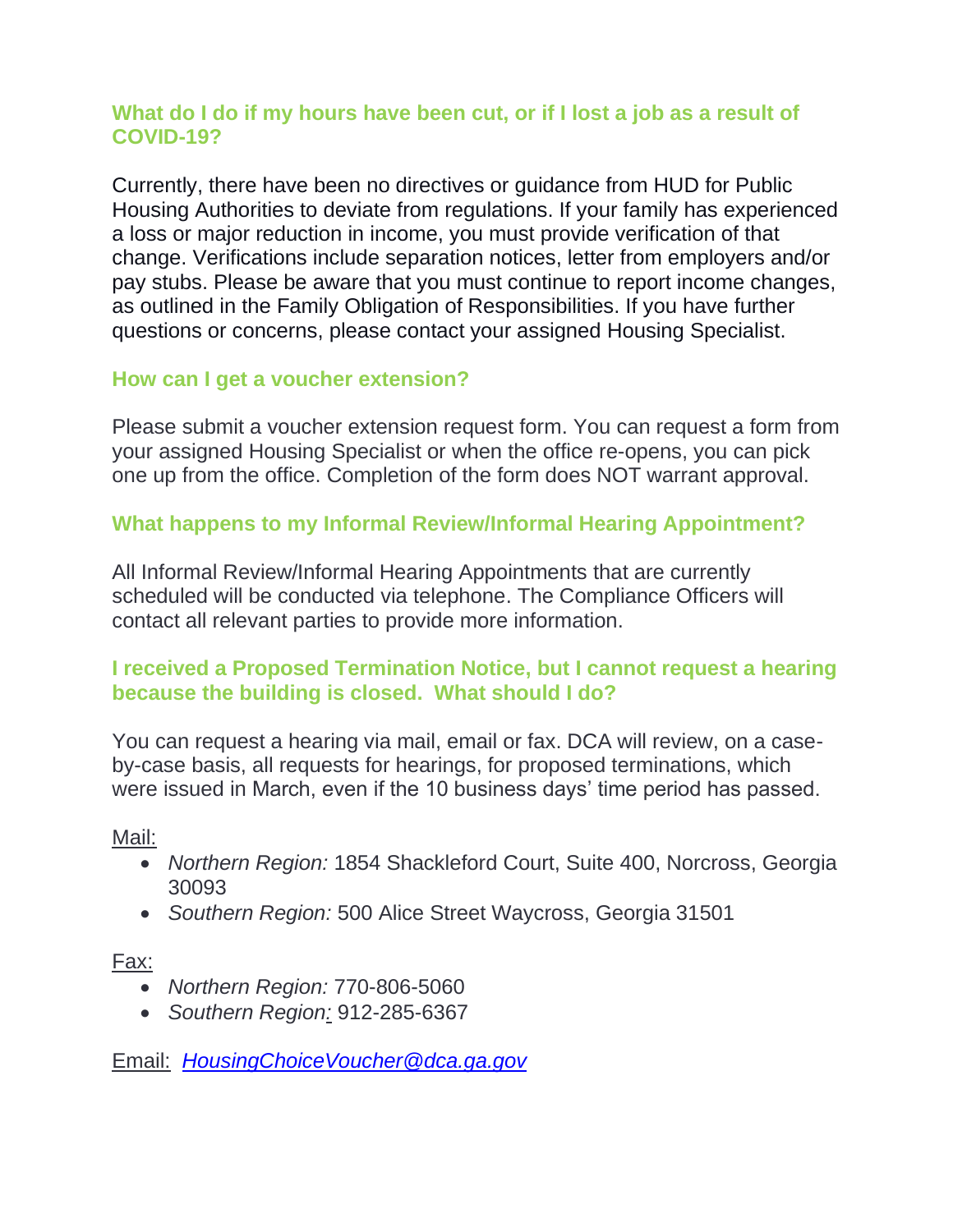## **I have an Annual Inspection scheduled; will it still happen?**

All Annual Inspections have been temporarily postponed. The Inspections Team will contact you regarding re-scheduling the inspection. The Inspections Team can be reached at 770-806-5049 or via email at [inspectionsnorth@dca.ga.gov](mailto:inspectionsnorth@dca.ga.gov) or [inspectionssouth@dca.ga.gov.](mailto:inspectionssouth@dca.ga.gov)

#### **What about units in abatement that have the repairs done and need to be re-inspected?**

We are allowing landlords to self-certify the repairs. Landlords must submit a clear, date-stamped, digital photo of the duly sighted failed item(s) on or before the scheduled re-inspection date. If necessary, the Inspections Team will follow-up and review the repairs later. If a landlord is having difficulty procuring repairs, please contact Inspections to request an extension. The extension must be requested prior to the scheduled inspection date.

#### **Will DCA pay the rents for tenants who are experiencing a loss of income and can't pay?**

Unfortunately, DCA cannot pay any amounts outside of the calculated HAP. Participants are still responsible for their portions of the rent. We are asking landlords to work with their tenants on an individual basis with regard to their portion of rent during this difficult time. Currently, there is no plan for DCA to pay a tenant's portion of their rent.

#### **Many families work in the service industry and their hours have already been cut in half or more. They are home more and will be using utilities at significantly greater rates. What IMMEDIATE mechanism is there in place NOW to get the tenant portions and/ or utility allowances adjusted?**

It is our hope that this situation is only temporary and utilities are not severely impacted. Many municipalities have decided to not disconnect water service due to non-payment for the next 60 days. Other service providers have offered payment arrangements, etc. during this difficult time. We recommend that you contact your service provider for further information.

For participants who need their tenant portion adjusted, we will conduct an interim change in accordance with routine procedures. Impacted families will need to submit a request for an interim change along with evidence of the changes.